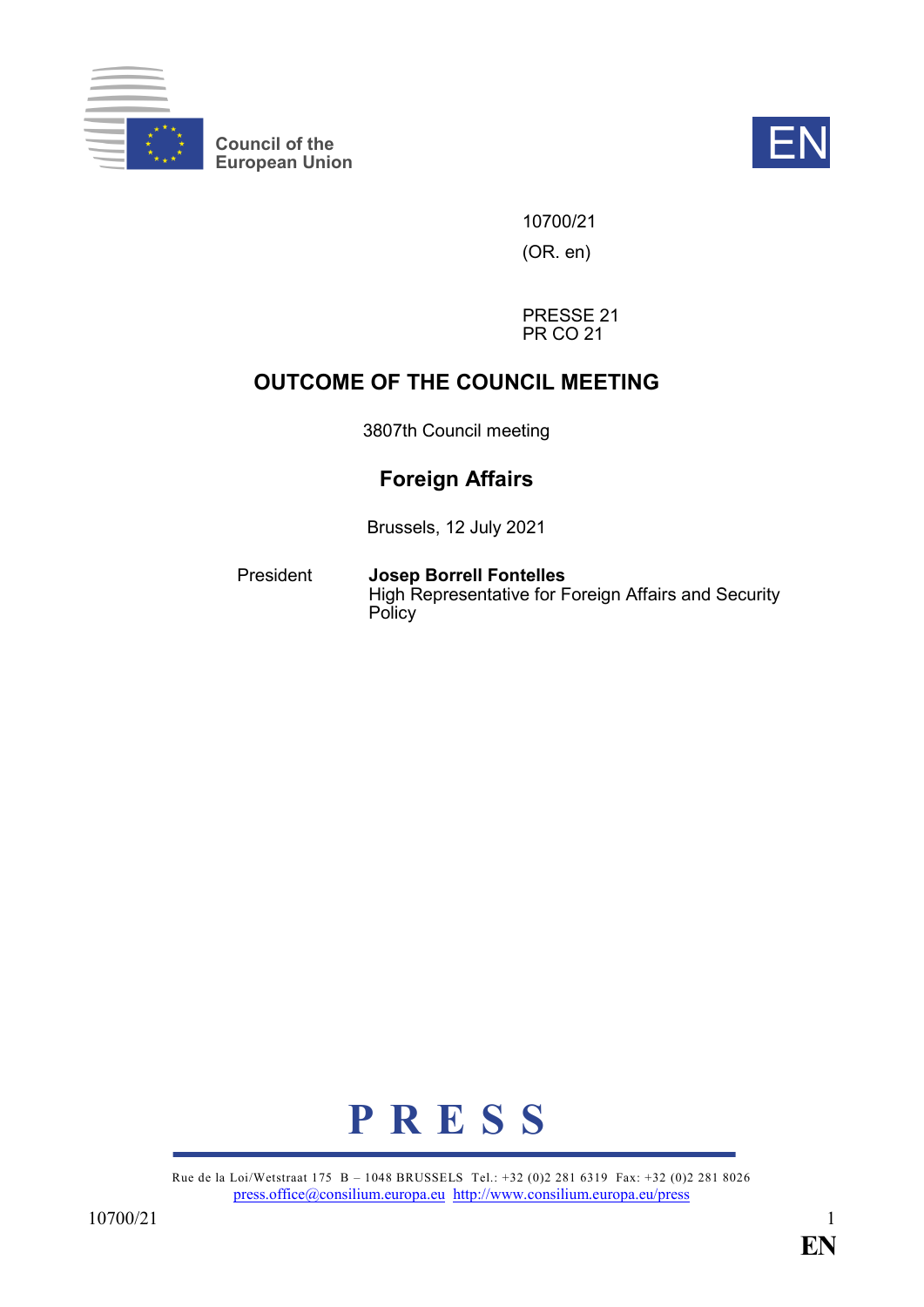# **CONTENTS<sup>1</sup>**

### **ITEMS DEBATED**

# **OTHER ITEMS APPROVED**

#### *FOREIGN AFFAIRS*

| Council decision concerning restrictive measures in view of Russia's actions destabilising the situation in |  |
|-------------------------------------------------------------------------------------------------------------|--|
|                                                                                                             |  |
|                                                                                                             |  |
| Council decision on the conclusion of the protocol to the EU-Central America agreement to take account      |  |
|                                                                                                             |  |
| <b>GENERAL AFFAIRS</b>                                                                                      |  |
|                                                                                                             |  |

<sup>1</sup> • Where declarations, conclusions or resolutions have been formally adopted by the Council, this is indicated in the heading for the item concerned and the text is placed between quotation marks.

- Documents for which references are given in the text are available on the Council's internet site (http://www.consilium.europa.eu).
- Acts adopted with statements for the Council minutes which may be released to the public are indicated by an asterisk; these statements are available on the Council's internet site or may be obtained from the Press Office.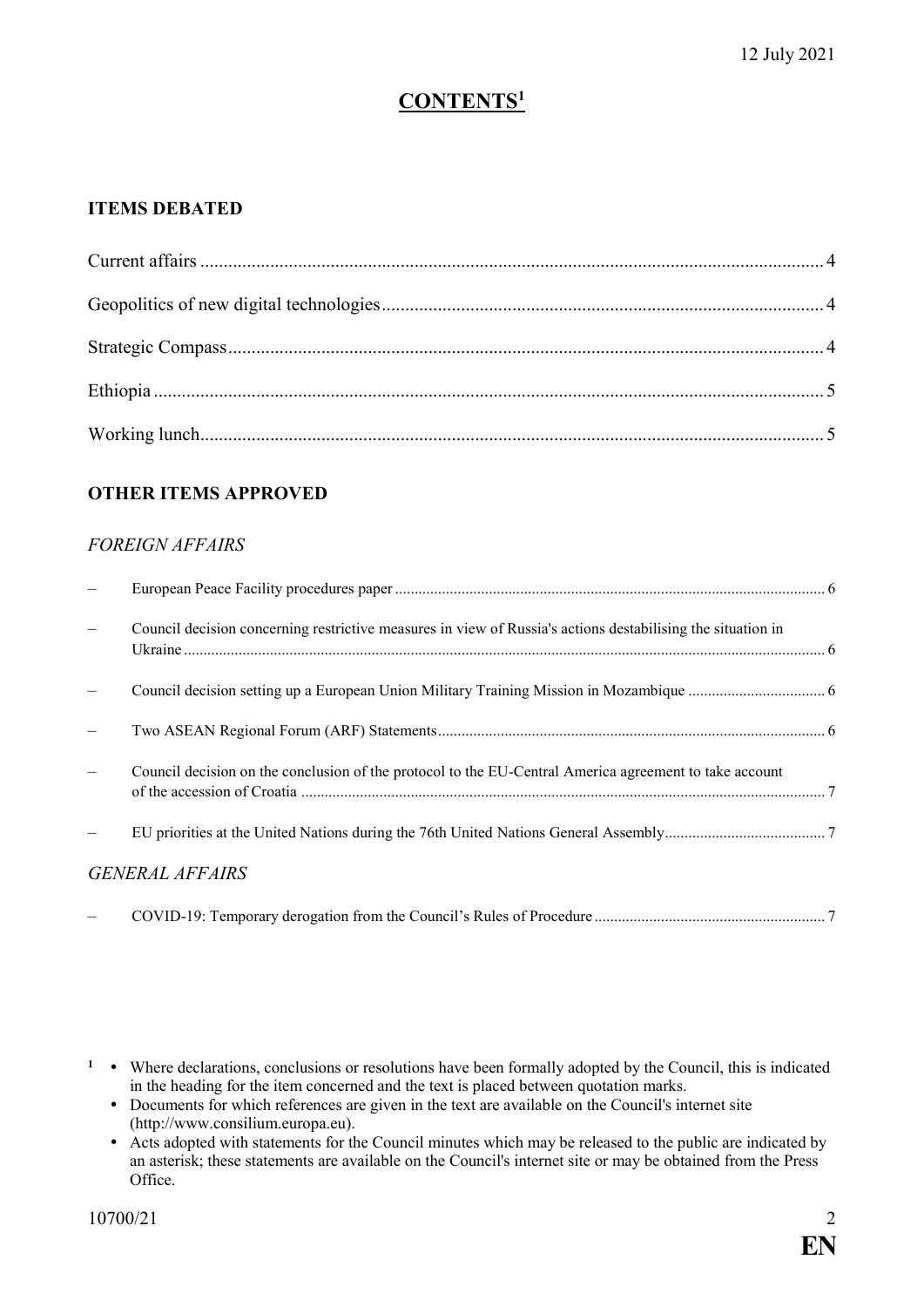# *ECONOMIC AND FINANCIAL AFFAIRS*

| Commission Delegated Regulation on regulatory technical standards for the contractual recognition of |  |
|------------------------------------------------------------------------------------------------------|--|
|                                                                                                      |  |
| <b>INTERNAL MARKET AND INDUSTRY</b>                                                                  |  |
|                                                                                                      |  |
|                                                                                                      |  |
| <b>TELECOMMUNICATIONS</b>                                                                            |  |
|                                                                                                      |  |
| <b>TRANSPARENCY</b>                                                                                  |  |
|                                                                                                      |  |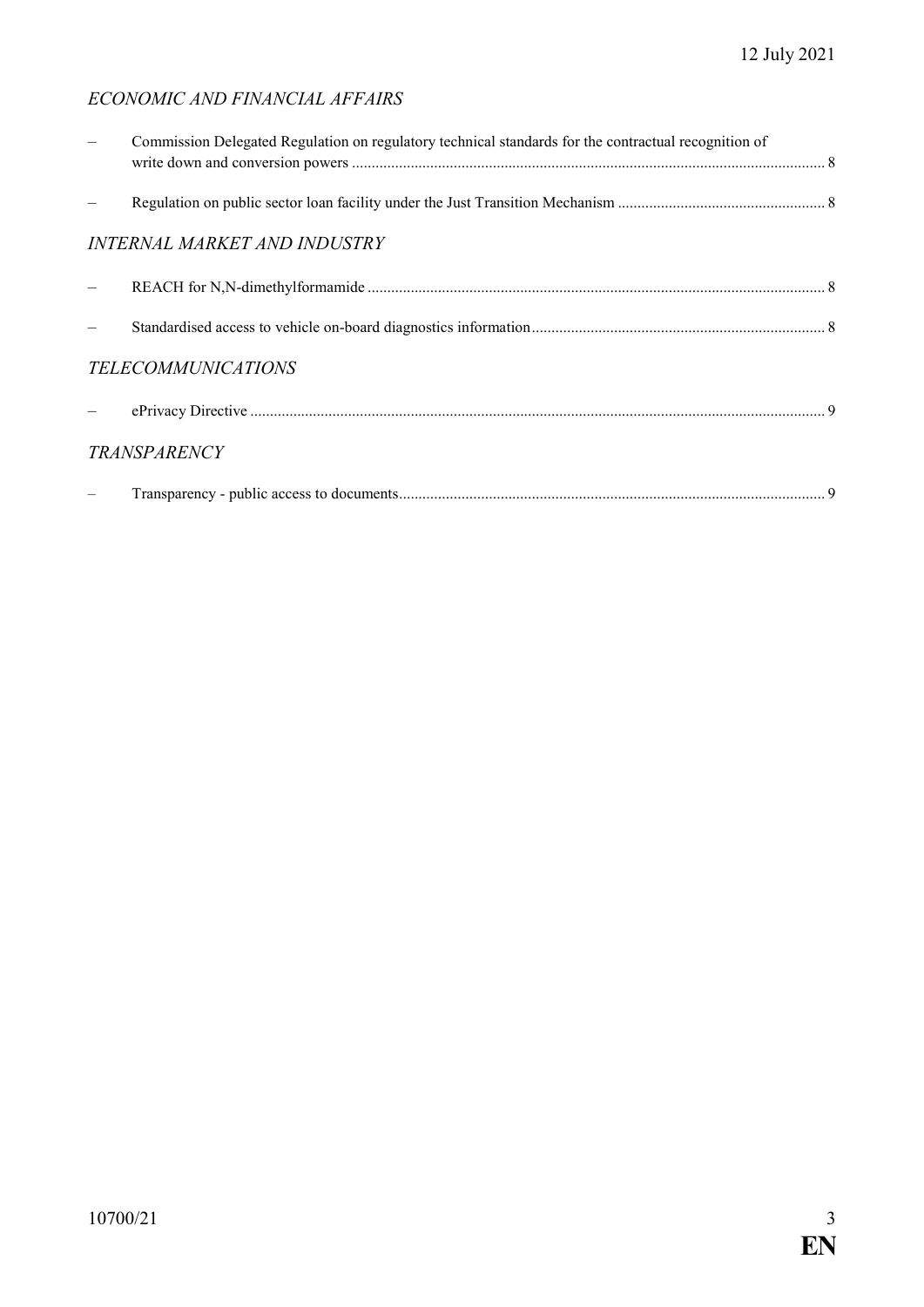#### **ITEMS DEBATED**

#### <span id="page-3-0"></span>**Current affairs**

The High Representative informed the Council about the stalemate in Lebanon, and announced a political understanding that a sanctions regime would be established against those responsible for the situation.

Ministers also addressed the situation in Afghanistan, in light of the withdrawal of US and NATO troops and the increase in ethnically motivated targeted attacks. In this context, the High Representative emphasised the need to urge the Taliban to engage in substantive and inclusive peace negotiations, and to reach out to countries in the region and the broader international community to play a constructive role in support of the Afghan peace process.

#### <span id="page-3-1"></span>**Geopolitics of new digital technologies**

The Foreign Affairs Council had a first discussion on the external and geopolitical impact of new digital technologies. These technologies are crucial for EU societies and economy, but are increasingly becoming a driver of geopolitical competition and global influence, being used by foreign actors to manipulate the information environment, influence the public debate, and interfere in democratic processes.

Ministers stressed the need to use the EU's capacity as a regulatory power to influence global norms and standards in this field, and to ensure that the system remains open, human-centred and based on the rule of law. When doing so, Ministers expressed their wish to work together with like-minded partners, ranging from the US to the Indo-Pacific area, from Africa to Latin America.

#### <span id="page-3-2"></span>**Strategic Compass**

Foreign Affairs Ministers exchanged views for the first time on the Strategic Compass - the EU initiative intended to better prepare the EU for future crises, reinforce the EU's resilience against threats, including in cyber space, reinforce the EU's partnerships to meet common challenges, and develop a common strategic culture.

A first draft of the Strategic Compass is due to be presented to member states in November 2021, with a view to finalisation in March 2022.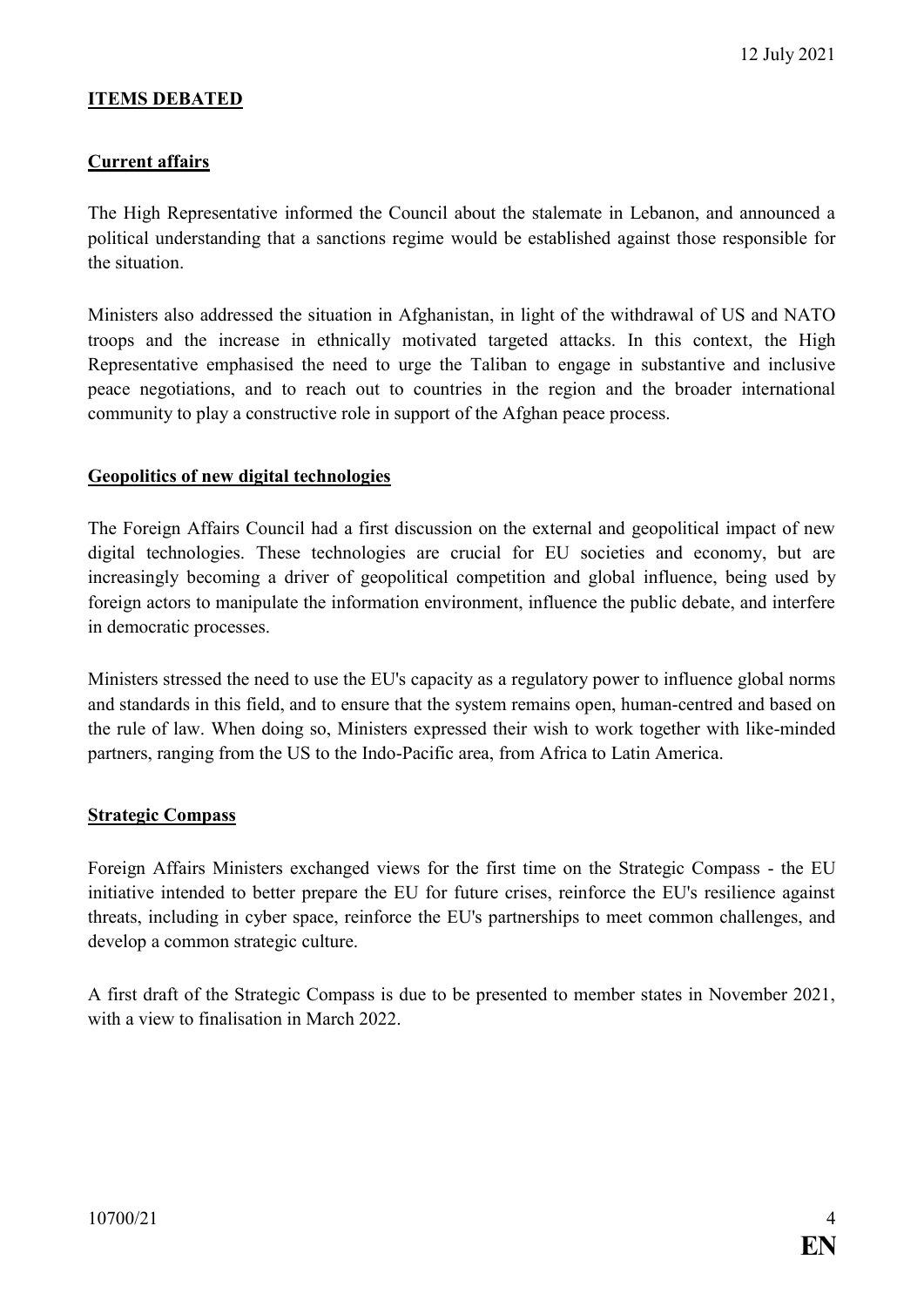# <span id="page-4-0"></span>**Ethiopia**

The Council had an opportunity to have a discussion on the situation in Ethiopia and Tigray where, despite the ceasefire, there is a serious humanitarian crisis, populations face the risk of famine, and violence and rape are widely used against civilians as a weapon of war.

Ministers were informed about the initiative to create a humanitarian air bridge to bring support to the population of the Tigray region, and discussed the political priorities on which the EU should focus: ensuring humanitarian access and respect for international humanitarian law, consolidating the ceasefire and working towards a full cessation of hostilities by all parties, ensuring the withdrawal of foreign forces from Ethiopian territory, immediately stopping human rights violations, and launching a national dialogue on reconciliation in order to preserve the integrity and political unity of Ethiopia.

# <span id="page-4-1"></span>**Working lunch**

Over lunch, foreign affairs ministers had an informal discussion with the new Israeli Foreign Minister, Yair Lapid, focusing on bilateral relations, but also on the situation in the region.

In relation to the Middle East Peace Process, ministers once more stressed that the EU firmly stands for Israel's security and condemns terrorism. At the same time, the EU expects Israel to offer a political perspective of ending the conflict, and remains ready and willing to support Israel and the Palestinians in their efforts to rebuild a meaningful political process.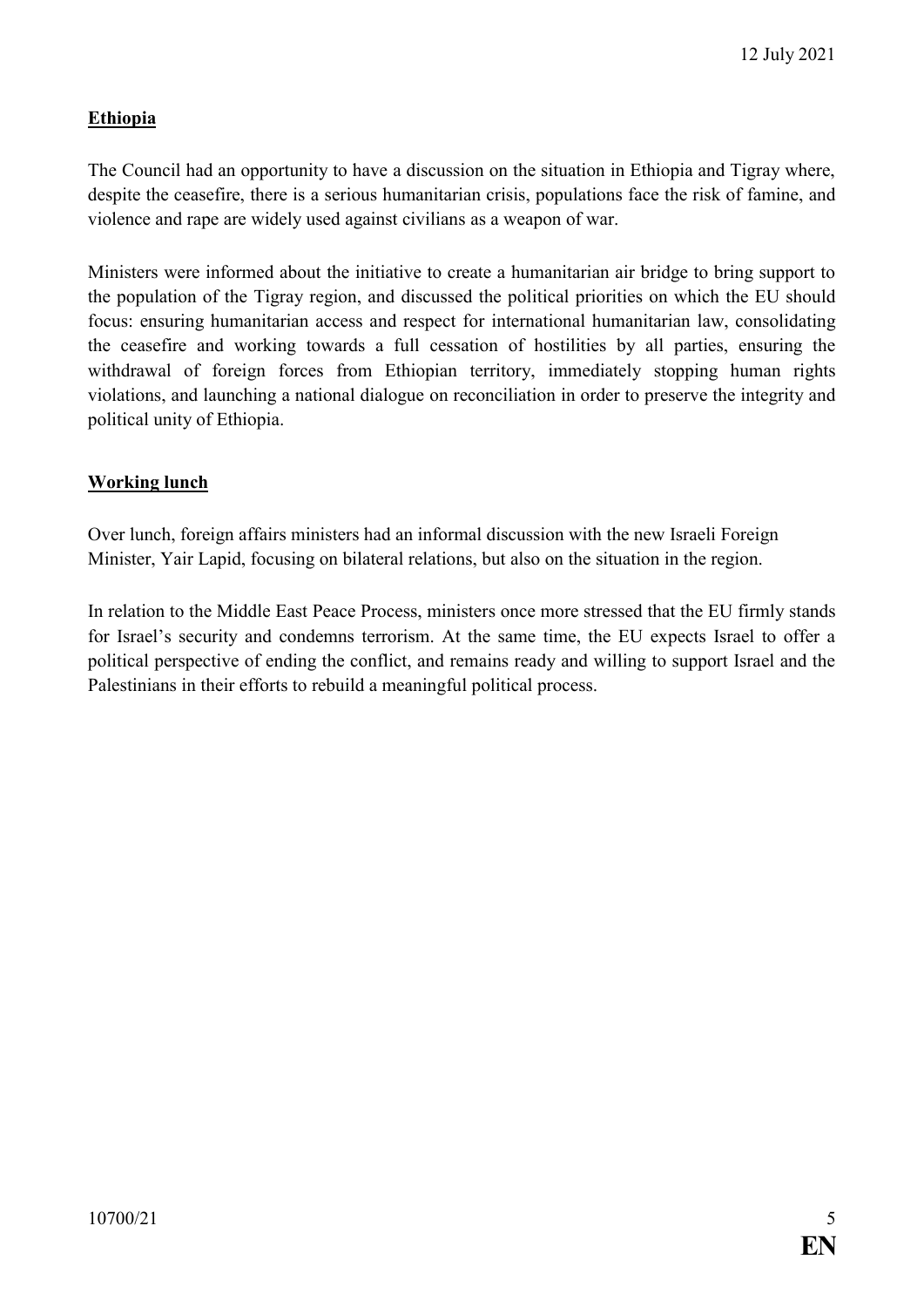#### **OTHER ITEMS APPROVED**

### *FOREIGN AFFAIRS*

#### <span id="page-5-0"></span>**European Peace Facility procedures paper**

The Council approved the European Peace Facility (EPF) procedures paper, which comprises guidelines on the preparatory and decision-making process for assistance measures under the EPF, with a view to the operationalisation of the assistance measure pillar.

On 22 March 2021, the Council adopted Council Decision (CFSP) 2021/509 establishing a European Peace Facility, and repealing Decision (CFSP) 2015/528. The EPF replaces the African Peace Facility and the Athena mechanism.

### <span id="page-5-1"></span>**Council decision concerning restrictive measures in view of Russia's actions destabilising the situation in Ukraine**

The Council decided to prolong the sanctions targeting specific economic sectors of the Russian Federation for a further six months, until 31 January 2022.

For more details, see the [press release.](https://www.consilium.europa.eu/en/press/press-releases/2021/07/12/russia-eu-prolongs-economic-sanctions-over-the-destabilisation-of-ukraine-by-six-months/)

#### <span id="page-5-2"></span>**Council decision setting up a European Union Military Training Mission in Mozambique**

The Council adopted a decision setting up an EU military training mission in Mozambique (EUTM Mozambique). The aim of the mission is to train and support the Mozambican armed forces in protecting the civilian population and restoring safety and security in the Cabo Delgado province.

For more details, see the [press release.](https://www.consilium.europa.eu/en/press/press-releases/2021/07/12/mozambique-eu-launches-a-military-training-mission-to-help-address-the-crisis-in-cabo-delgado/)

#### <span id="page-5-3"></span>**Two ASEAN Regional Forum (ARF) Statements**

The Council approved the entering into negotiations on two non-binding instruments for the upcoming ASEAN Regional Forum (ARF) Ministerial Meeting on 1-5 August 2021 in Brunei Darussalam.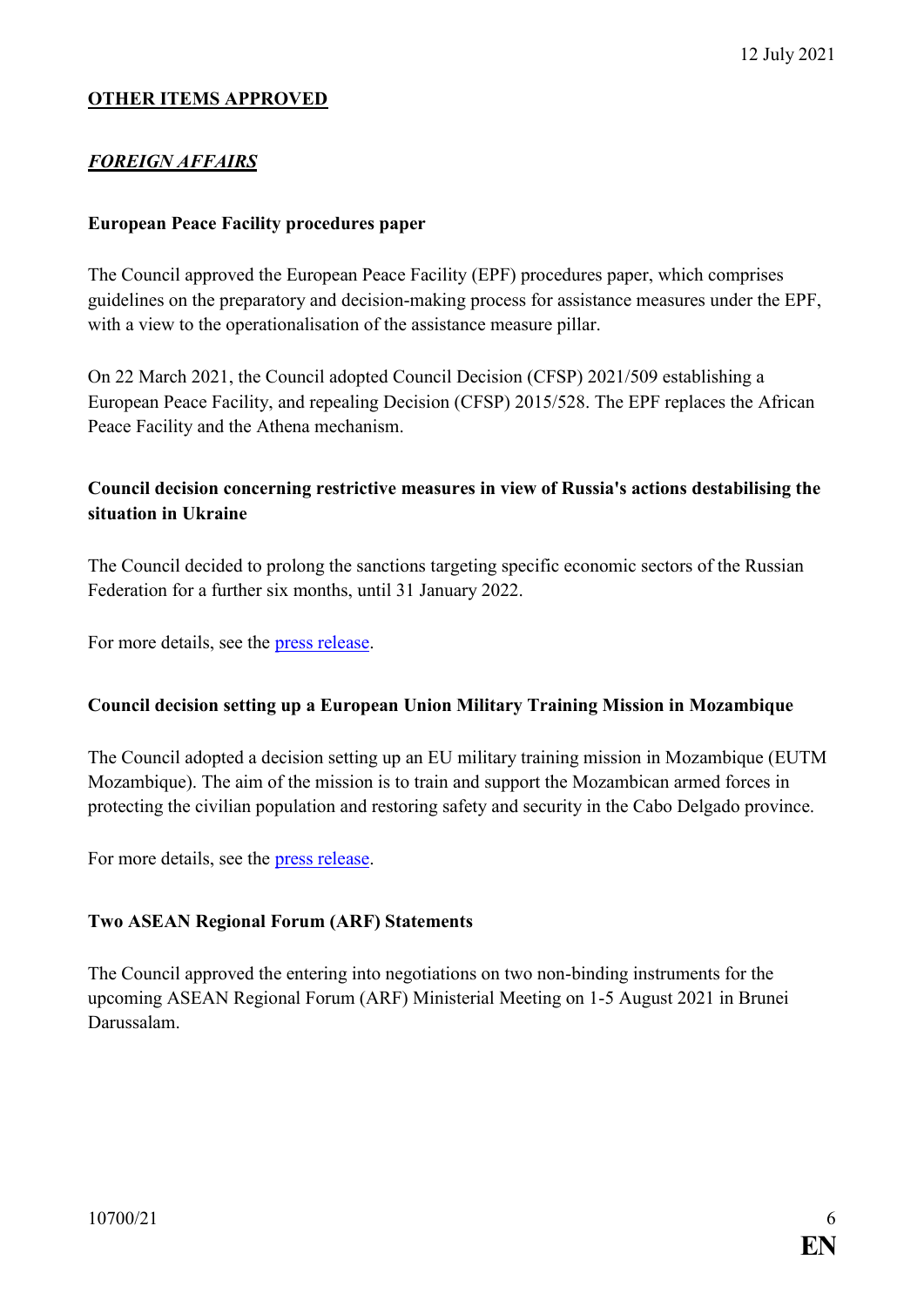The statements in question are:

- the ASEAN Regional Forum (ARF) statement on promoting the youth, peace and security agenda, which calls on ARF members, in a spirit of solidarity, to make progress on the Youth, Peace and Security Agenda, and

- the ASEAN Regional Forum Statement on preventing and combating cybercrime, which calls on ARF members to promote international cooperation on this issue - making good use of the existing cooperation mechanisms and platforms - and to enhance sharing of information, knowledge, best practices and strategies.

After consultation and negotiation with all ARF members, agreed texts will be presented at the ARF ministerial meeting (Brunei Darussalam, 1-5 August 2021) for adoption by consensus.

# <span id="page-6-0"></span>**Council decision on the conclusion of the protocol to the EU-Central America agreement to take account of the accession of Croatia**

The Council adopted a decision on the conclusion of a Protocol to the Agreement establishing an association between the European Union and its member states, on the one hand, and Central America on the other, to take account of the accession of the Republic of Croatia to the EU [\(6048/20\)](https://data.consilium.europa.eu/doc/document/ST-6048-2020-INIT/en/pdf).

#### <span id="page-6-1"></span>**EU priorities at the United Nations during the 76th United Nations General Assembly**

The Council approved conclusions setting out the EU's priorities at the United Nations during the 76th session of the United Nations General Assembly (September 2021 – September 2022).

For more details, see the [press release.](https://www.consilium.europa.eu/en/press/press-releases/2021/07/12/eu-priorities-at-the-76th-united-nations-general-assembly/)

# *GENERAL AFFAIRS*

#### <span id="page-6-2"></span>**COVID-19: Temporary derogation from the Council's Rules of Procedure**

The Council adopted a Decision further extending the temporary derogation from the Council's Rules of Procedure introduced by Decision (EU) 2020/430, in view of the travel difficulties caused by the COVID-19 pandemic in the Union [\(10144/21\)](https://data.consilium.europa.eu/doc/document/ST-10144-2021-INIT/en/pdf).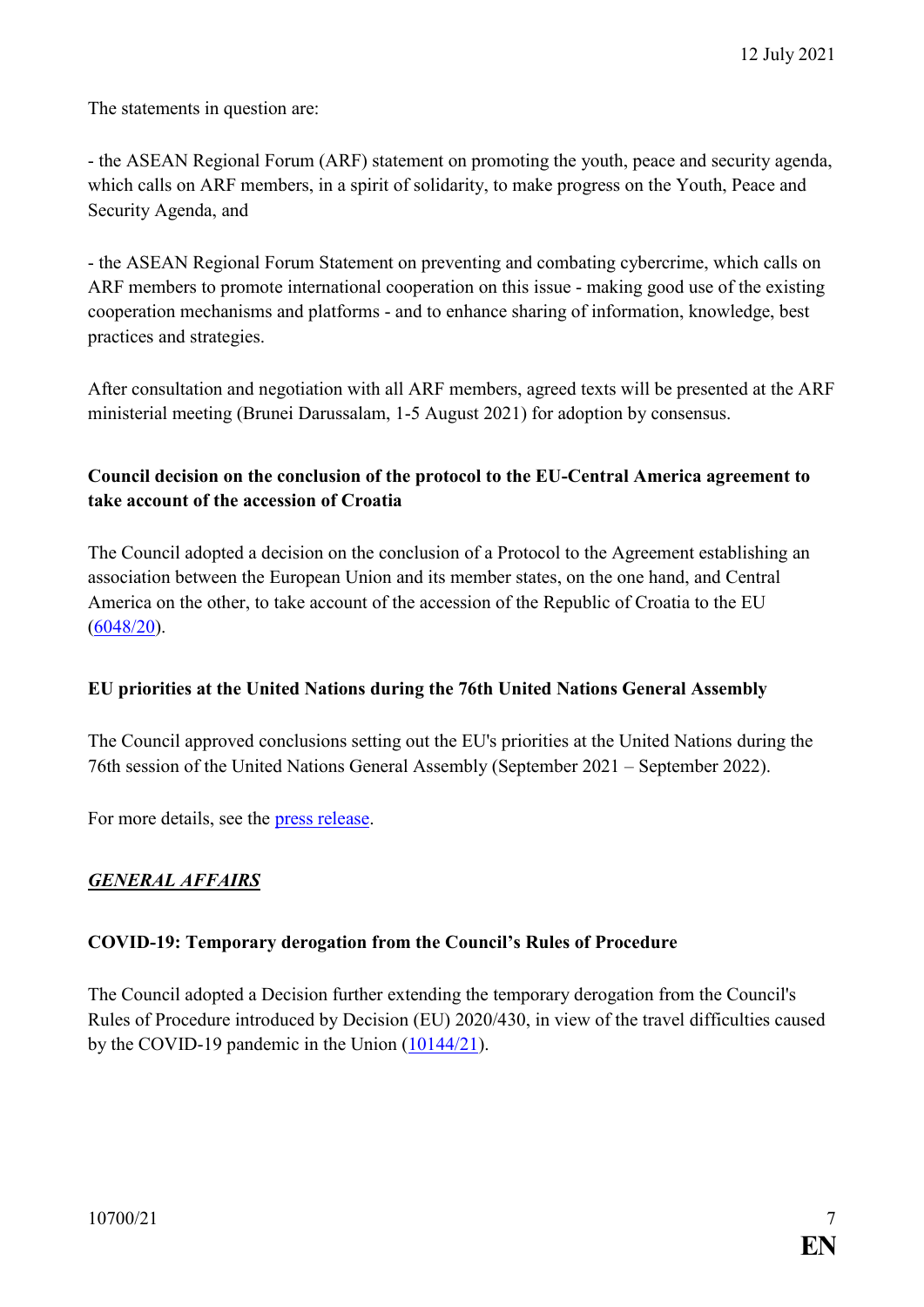# *ECONOMIC AND FINANCIAL AFFAIRS*

# <span id="page-7-0"></span>**Commission Delegated Regulation on regulatory technical standards for the contractual recognition of write down and conversion powers**

The Council confirmed that it has no intention of objecting to the Commission Delegated Regulation (EU) supplementing Directive 2014/59/EU of the European Parliament and of the Council with regard to regulatory technical standards for the contractual recognition of write down and conversion powers. The Council received the act on 31 May 2021. During the consultation procedure, no delegation indicated an intention to object to this delegated act. Unless the European Parliament objects, the delegated act will be published and enter into force [\(9719/21,](https://data.consilium.europa.eu/doc/document/ST-9719-2021-INIT/en/pdf) [9408/21\)](https://data.consilium.europa.eu/doc/document/ST-9408-2021-INIT/en/pdf).

#### <span id="page-7-1"></span>**Regulation on public sector loan facility under the Just Transition Mechanism**

The Council approved the European Parliament's position on the regulation on public sector loan facility under the Just Transition Mechanism and adopted this act. On 24 June 2021 the European Parliament adopted its position at first reading on the Commission proposal, as set out in [PE-](https://data.consilium.europa.eu/doc/document/PE-33-2021-INIT/en/pdf)[CONS](https://data.consilium.europa.eu/doc/document/PE-33-2021-INIT/en/pdf) 33/21. The public sector loan facility constitutes the third pillar of the Just Transition Mechanism, which aims to support investments by public sector entities, given the key role of the public sector in addressing market failures.

# *INTERNAL MARKET AND INDUSTRY*

#### <span id="page-7-2"></span>**REACH for N,N-dimethylformamide**

The Council decided not to oppose the adoption of the Commission Regulation concerning the Registration, Evaluation, Authorisation and Restriction of Chemicals (REACH) as regards N, Ndimethylformamide [\(10069/21,](https://data.consilium.europa.eu/doc/document/ST-10069-2021-INIT/en/pdf) [8758/21](https://data.consilium.europa.eu/doc/document/ST-8758-2021-INIT/en/pdf) + [ADD 1\)](https://data.consilium.europa.eu/doc/document/ST-8758-2021-ADD-1/en/pdf).

#### <span id="page-7-3"></span>**Standardised access to vehicle on-board diagnostics information**

The Council does not intend to raise objections to the Commission Delegated Act on the standardised access to vehicle on-board diagnostics information and repair and maintenance information, and the requirements and procedures for access to vehicle security information  $(10072/21, 8978/21 + ADD 1).$  $(10072/21, 8978/21 + ADD 1).$  $(10072/21, 8978/21 + ADD 1).$  $(10072/21, 8978/21 + ADD 1).$  $(10072/21, 8978/21 + ADD 1).$  $(10072/21, 8978/21 + ADD 1).$